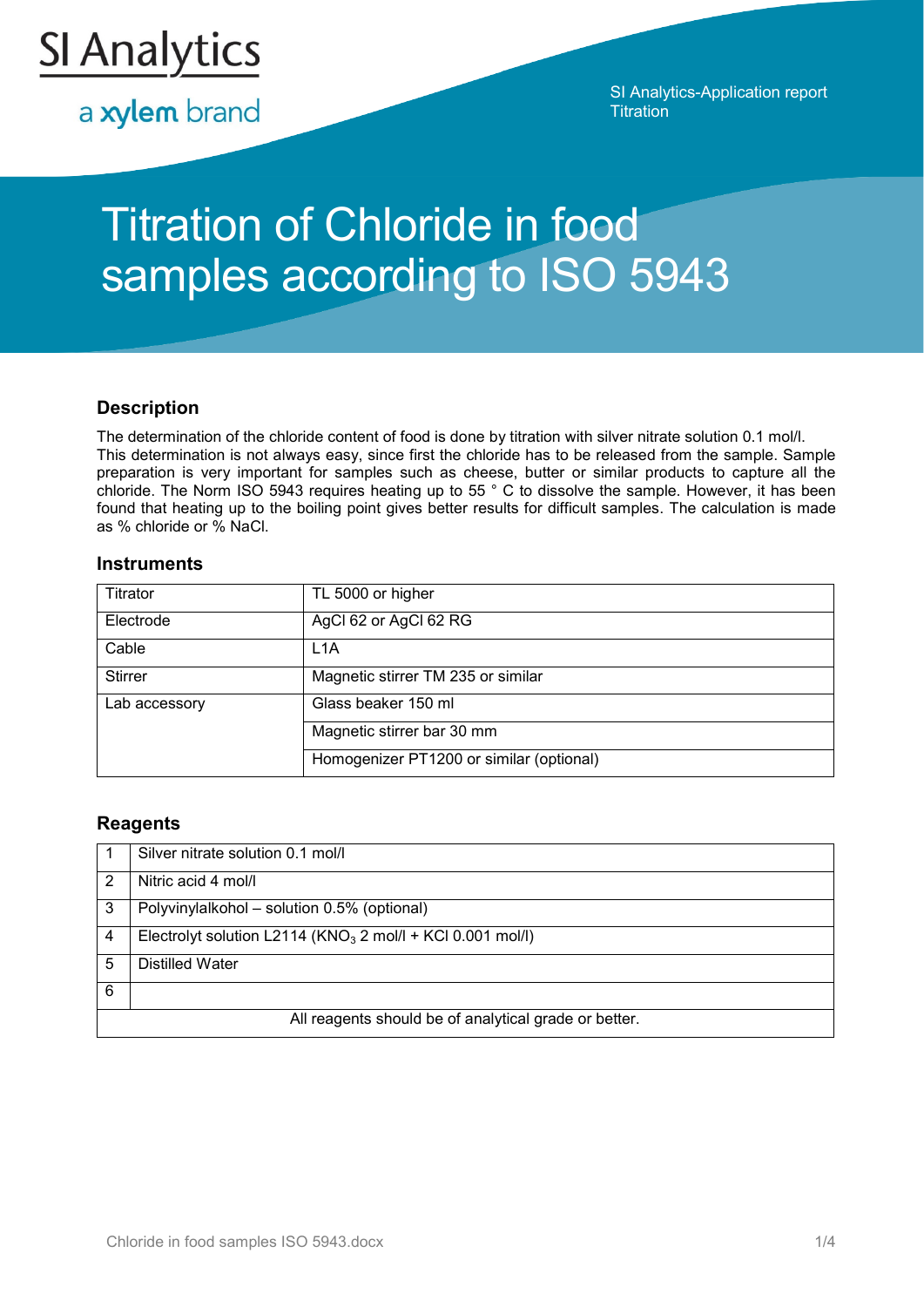## **Titration procedure**

#### **Reagents**

The titer determination of the  $AgNO<sub>3</sub>$  solution is carried out as described in the application report "Titer determination of  $AgNO<sub>3</sub>$ ".

Polyvinyl alcohol - solution 0.5% 0.5 g of polyvinyl alcohol are dissolved in 100 ml of distilled water.

#### **Cleaning of the electrode**

The electrode is rinsed with distilled water. The electrolyte solution L2114 is suitable for storage.

#### **Sample preparation**

The sample is weighed into a 150 ml beaker and made up to about 80 ml of distilled water. The mixture is heated up to boiling with vigorous stirring. If necessary, the homogenizer PT1200 can also be used for better comminution of the sample. After 10 min. the sample is allowed to cool down to room temperature and 0.5 ml 4mol / l HNO3 are added. After cooling, the titration is done with 0.1 mol/l with AgNO3 solution to an equivalence point. In order to prevent deposits of AgCl on the electrode, 0.5 - 1 ml of the polyvinyl alcohol solution can be added. The consumption should be about 5 - 15 ml.

The titration can be carried out with samples with chloride contents of a few ppm - 100%, but the amount of sample has to be adjusted.

| Chloride content [%] | Sample [g]   |  |
|----------------------|--------------|--|
| < 0.1                | > 10         |  |
| $0.1 - 1$            | $1 - 10$     |  |
| $1 - 10$             | $0.1 - 0.2$  |  |
| $10 - 50$            | $0.05 - 0.1$ |  |
| $50 - 100$           | 0.05         |  |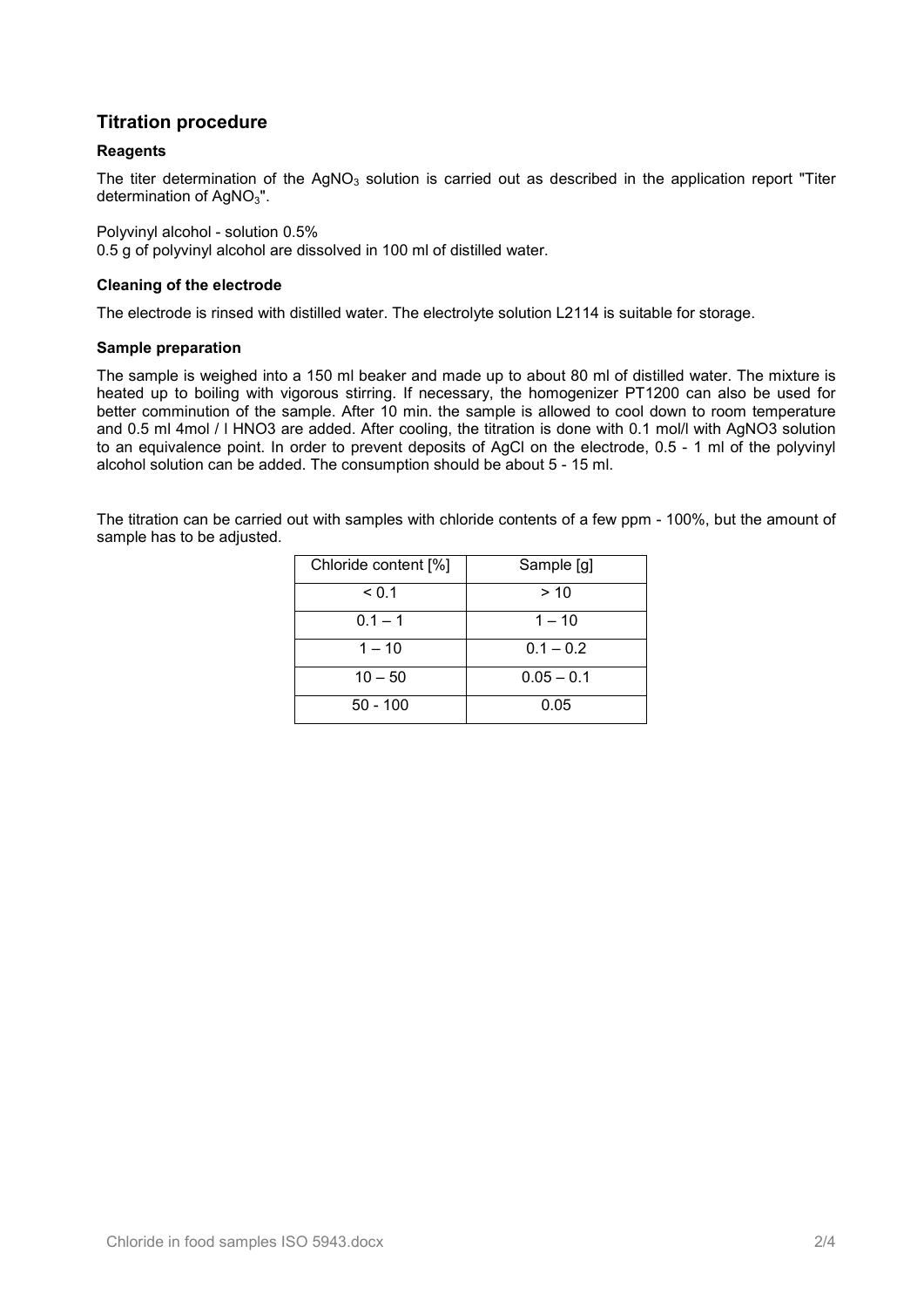## **Titration parameter**



| Default method          | Chloride %          |                            |                 |
|-------------------------|---------------------|----------------------------|-----------------|
| Method type             | Automatic titration |                            |                 |
| Modus                   | Dynamic             |                            |                 |
| Measured value          | mV                  |                            |                 |
| Measuring speed / drift | User defined        | Minimum holding time       | 3 <sub>s</sub>  |
|                         |                     | Maximum holding time       | 15 <sub>s</sub> |
|                         |                     | Measuring time             | 3s              |
|                         |                     | Drift                      | 10 mV/min       |
| Initial waiting time    | 0 <sub>s</sub>      |                            |                 |
| Dynamic                 | steep               | Max step size              | $1.0$ ml        |
|                         |                     | Slope max ml               | 15              |
|                         |                     | Min. step size             | $0.02$ ml       |
|                         |                     | Slope min. ml              | 230             |
| Damping                 | none                | <b>Titration direction</b> | increase        |
| Pretitration            | off                 | Delay time                 | 0 <sub>s</sub>  |
| End value               | off                 |                            |                 |
| EQ                      | On $(1)$            | Slope value                | 400             |
| Max. titration volume   | 50 ml               |                            |                 |
| Dosing speed            | 100%                | Filling speed              | 30 <sub>s</sub> |

For some samples it may happen that the titration curve is very flat and the titrator does not stop the titration at the EQ. In this case, the slope value for the EQ should be reduced to 200.